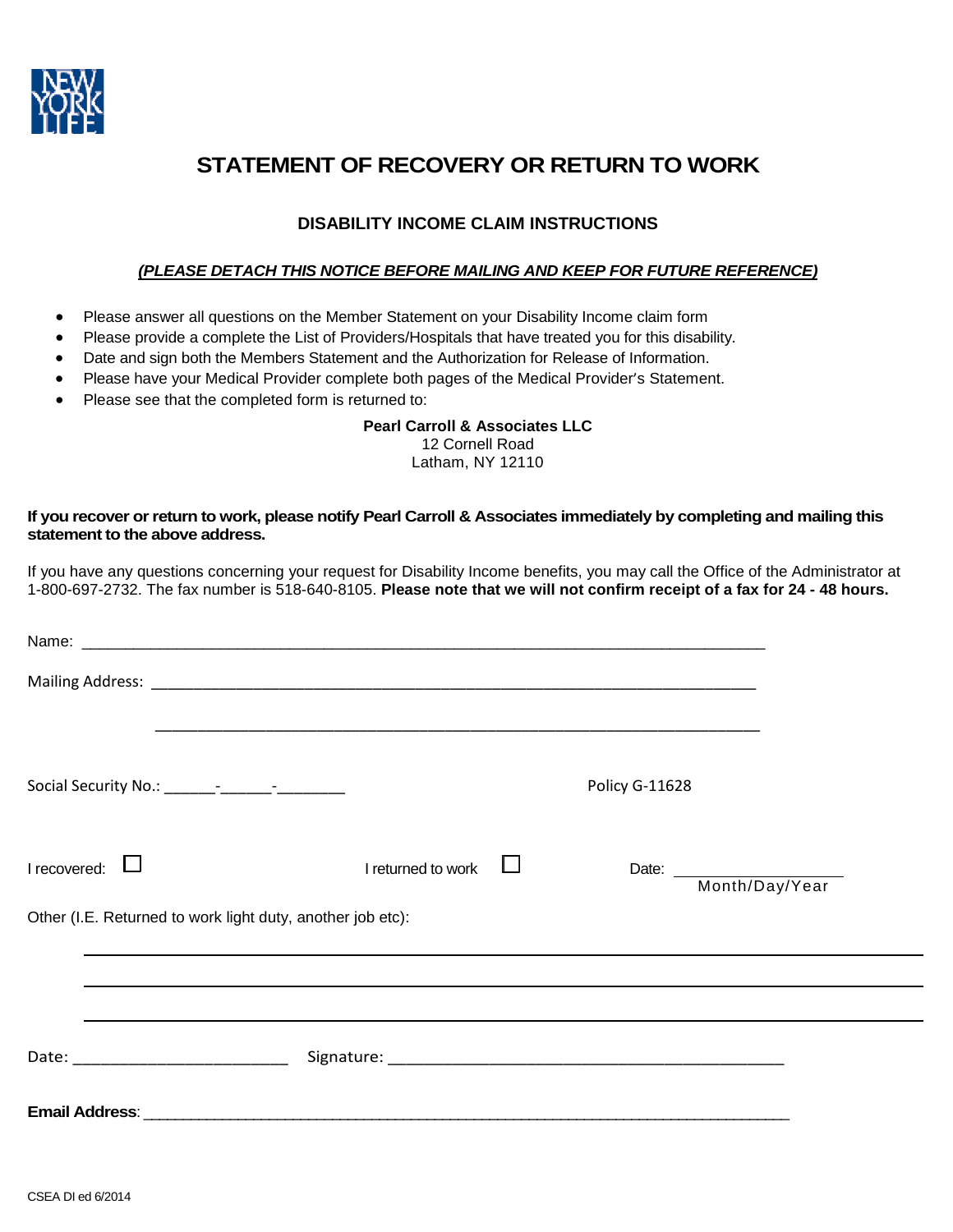

# **CSEA MEMBER'S DISABILITY INCOME FORM**

|                                                                                                        |                 |                                                                                                                                                                                                                                |                | Date of Birth: <u>Date of Birth:</u>                                                                                                                                                                                                                                                                                                                                                                               |                   |         |                                                |
|--------------------------------------------------------------------------------------------------------|-----------------|--------------------------------------------------------------------------------------------------------------------------------------------------------------------------------------------------------------------------------|----------------|--------------------------------------------------------------------------------------------------------------------------------------------------------------------------------------------------------------------------------------------------------------------------------------------------------------------------------------------------------------------------------------------------------------------|-------------------|---------|------------------------------------------------|
|                                                                                                        |                 |                                                                                                                                                                                                                                | Male $\square$ |                                                                                                                                                                                                                                                                                                                                                                                                                    |                   |         |                                                |
| Mailing Address:<br>(No.)                                                                              | (Street)        |                                                                                                                                                                                                                                |                | (Apt No.)                                                                                                                                                                                                                                                                                                                                                                                                          |                   |         |                                                |
| (City or Town)                                                                                         |                 | (State)                                                                                                                                                                                                                        |                | (Zip Code)                                                                                                                                                                                                                                                                                                                                                                                                         |                   |         |                                                |
| Telephone No.: Home: (                                                                                 |                 | Employer (                                                                                                                                                                                                                     |                |                                                                                                                                                                                                                                                                                                                                                                                                                    |                   |         |                                                |
|                                                                                                        |                 |                                                                                                                                                                                                                                |                |                                                                                                                                                                                                                                                                                                                                                                                                                    |                   |         | Normal Number of Hours Worked Per Week: ______ |
|                                                                                                        |                 |                                                                                                                                                                                                                                |                |                                                                                                                                                                                                                                                                                                                                                                                                                    |                   |         |                                                |
| (No.)                                                                                                  | (Street)        |                                                                                                                                                                                                                                | (City or Town) |                                                                                                                                                                                                                                                                                                                                                                                                                    |                   | (State) | (Zip Code)                                     |
|                                                                                                        |                 |                                                                                                                                                                                                                                |                |                                                                                                                                                                                                                                                                                                                                                                                                                    |                   |         |                                                |
|                                                                                                        |                 |                                                                                                                                                                                                                                |                |                                                                                                                                                                                                                                                                                                                                                                                                                    |                   |         |                                                |
| What is the nature of your disability?<br>The same state of your disability?                           |                 |                                                                                                                                                                                                                                |                |                                                                                                                                                                                                                                                                                                                                                                                                                    |                   |         |                                                |
|                                                                                                        |                 |                                                                                                                                                                                                                                |                |                                                                                                                                                                                                                                                                                                                                                                                                                    |                   |         |                                                |
| Is disability work related? Yes $\Box$ No $\Box$                                                       |                 | If yes, please attach a copy of the Employee Accident Report signed by manager                                                                                                                                                 |                |                                                                                                                                                                                                                                                                                                                                                                                                                    |                   |         |                                                |
|                                                                                                        |                 |                                                                                                                                                                                                                                |                |                                                                                                                                                                                                                                                                                                                                                                                                                    |                   |         |                                                |
| Is disability due to an Injury? Yes $\Box$ No $\Box$                                                   |                 |                                                                                                                                                                                                                                |                | If "Yes", when? $\frac{1}{\sqrt{1-\frac{1}{\sqrt{1-\frac{1}{\sqrt{1-\frac{1}{\sqrt{1-\frac{1}{\sqrt{1-\frac{1}{\sqrt{1-\frac{1}{\sqrt{1-\frac{1}{\sqrt{1-\frac{1}{\sqrt{1-\frac{1}{\sqrt{1-\frac{1}{\sqrt{1-\frac{1}{\sqrt{1-\frac{1}{\sqrt{1-\frac{1}{\sqrt{1-\frac{1}{\sqrt{1-\frac{1}{\sqrt{1-\frac{1}{\sqrt{1-\frac{1}{\sqrt{1-\frac{1}{\sqrt{1-\frac{1}{\sqrt{1-\frac{1}{\sqrt{1-\frac{1}{\sqrt{1-\frac{1}{\$ |                   | Year    |                                                |
|                                                                                                        |                 |                                                                                                                                                                                                                                |                |                                                                                                                                                                                                                                                                                                                                                                                                                    |                   |         |                                                |
|                                                                                                        |                 |                                                                                                                                                                                                                                |                |                                                                                                                                                                                                                                                                                                                                                                                                                    |                   |         |                                                |
| Date first treated for this disability:                                                                | $\sqrt{1-1}$    |                                                                                                                                                                                                                                |                |                                                                                                                                                                                                                                                                                                                                                                                                                    |                   |         |                                                |
|                                                                                                        | Mo. Day<br>Year |                                                                                                                                                                                                                                |                |                                                                                                                                                                                                                                                                                                                                                                                                                    |                   |         |                                                |
| Mo.<br>Day                                                                                             | Year            | Date Last Worked: \\cdot \\sqrt{\math{\math{\math{\math{\math{\math{\math{\math{\math{\math{\math{\math{\math{\math{\math{\math{\math{\math{\math{\math{\math{\math{\math{\math{\math{\math{\math{\math{\math{\math{\math{\mat | Mo.            | Day                                                                                                                                                                                                                                                                                                                                                                                                                | Year              |         |                                                |
| Have you attempted to return to your occupation since the date disability began? (If so, give details) |                 |                                                                                                                                                                                                                                |                |                                                                                                                                                                                                                                                                                                                                                                                                                    |                   |         |                                                |
|                                                                                                        |                 |                                                                                                                                                                                                                                |                |                                                                                                                                                                                                                                                                                                                                                                                                                    |                   |         |                                                |
|                                                                                                        |                 |                                                                                                                                                                                                                                |                |                                                                                                                                                                                                                                                                                                                                                                                                                    |                   |         |                                                |
|                                                                                                        |                 |                                                                                                                                                                                                                                |                | Returned to work: Full Time: $\square$                                                                                                                                                                                                                                                                                                                                                                             |                   |         |                                                |
|                                                                                                        | Mo. Day Year    |                                                                                                                                                                                                                                |                | If Part Time, # of hours per day _______                                                                                                                                                                                                                                                                                                                                                                           | Part Time: $\Box$ |         |                                                |
|                                                                                                        |                 |                                                                                                                                                                                                                                |                |                                                                                                                                                                                                                                                                                                                                                                                                                    |                   |         |                                                |

**\*\*If disability is due to a Motor Vehicle Accident, please attach MV-104A Police Report\*\*** 

**\*\* If treated in hospital or Urgent Care Center, please attach a copy of your discharge papers\*\***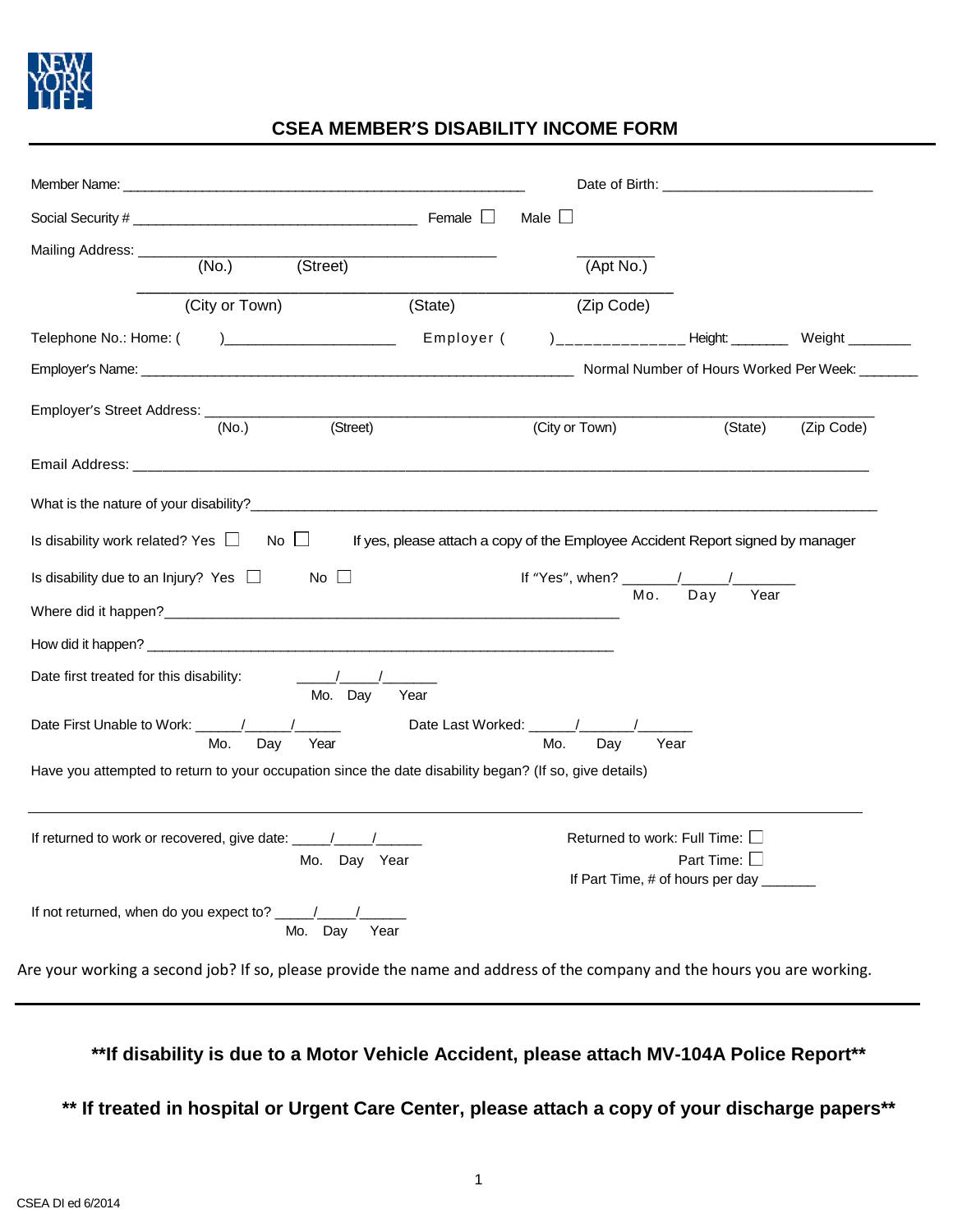

# **CSEA MEMBER'S DISABILITY INCOME FORM**

**Member's Name \_\_\_\_\_\_\_\_\_\_\_\_\_\_\_\_\_\_\_\_\_\_\_\_\_\_\_\_\_\_\_\_\_\_\_ Member's Social Security #\_\_\_\_\_\_\_\_\_\_\_\_\_\_\_\_\_\_\_\_\_\_\_\_**

Names and addresses of providers consulted and any other providers seen for treatment.

## **PLEASE PRINT** – *If you need more space, you may attach a sheet of paper with the additional names, addresses, and phone numbers. Be sure to include all providers, as any missing may delay your claim.*

|                 | <b>PHYSICIANS:</b> |
|-----------------|--------------------|
| Name:           | Name:              |
| Address:        | Address:           |
| City:           | City:              |
| State:<br>Zip:  | State:<br>Zip:     |
| Phone:          | Phone:             |
| Name:           | Name:              |
| <b>Address:</b> | <b>Address:</b>    |
| City:           | City:              |
| State:<br>Zip:  | State:<br>Zip:     |
| Phone:          | Phone:             |
| Name:           | Name:              |
| <b>Address:</b> | Address:           |
| City:           | City:              |
| Zip:<br>State:  | State:<br>Zip:     |
| Phone:          | Phone:             |
|                 | <b>HOSPITALS</b>   |
| Name:           | Name:              |
| <b>Address:</b> | <b>Address:</b>    |
| City:           | City:              |
| Zip:<br>State:  | State:<br>Zip:     |
| Phone:          | Phone:             |
|                 | <b>PHARMACIES</b>  |
| Name:           | Name:              |
| Address:        | <b>Address:</b>    |
| City:           | City:              |
| State:<br>Zip:  | State:<br>Zip:     |
| Phone:          | Phone:             |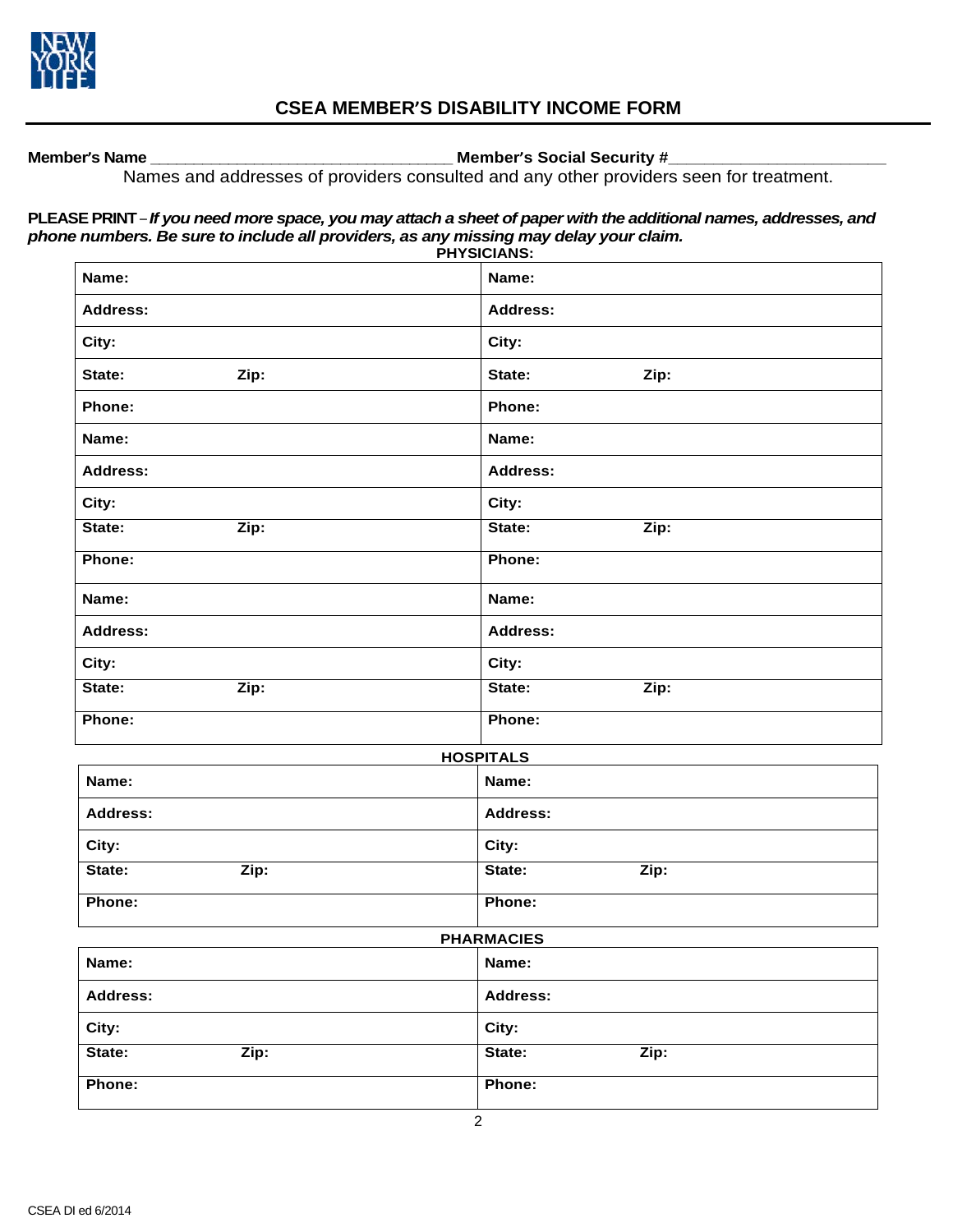Member Name \_\_\_\_\_\_\_\_\_\_\_\_\_\_\_\_\_\_\_\_\_\_\_\_\_\_\_\_\_\_\_\_\_\_\_\_\_\_\_ Member's Social Security #\_\_\_\_\_\_\_\_\_\_\_\_\_\_\_\_\_\_\_\_\_\_\_\_\_\_

Please state your occupation: **with the state of the state of the state** of the state of the state of the state of the state of the state of the state of the state of the state of the state of the state of the state of the

# **\*\*Please attach a copy of your official job description\*\***

Please fully describe all the duties of your occupation at the time you stopped working including the percentage of time spent on each activity:

\_\_\_\_\_\_\_\_\_\_\_\_\_\_\_\_\_\_\_\_\_\_\_\_\_\_\_\_\_\_\_\_\_\_\_\_\_\_\_\_\_\_\_\_\_\_\_\_\_\_\_\_\_\_\_\_\_\_\_\_\_\_\_\_\_\_\_\_\_\_\_\_\_\_\_\_\_\_\_\_\_\_\_\_\_\_\_\_\_\_\_\_\_\_\_\_\_\_\_\_\_\_\_\_\_\_\_\_\_\_\_\_\_\_\_\_\_\_\_\_\_\_\_\_\_\_\_\_\_

\_\_\_\_\_\_\_\_\_\_\_\_\_\_\_\_\_\_\_\_\_\_\_\_\_\_\_\_\_\_\_\_\_\_\_\_\_\_\_\_\_\_\_\_\_\_\_\_\_\_\_\_\_\_\_\_\_\_\_\_\_\_\_\_\_\_\_\_\_\_\_\_\_\_\_\_\_\_\_\_\_\_\_\_\_\_\_\_\_\_\_\_\_\_\_\_\_\_\_\_\_\_\_\_\_\_\_\_\_\_\_\_\_\_\_\_\_\_\_\_\_\_\_\_\_\_\_\_\_

\_\_\_\_\_\_\_\_\_\_\_\_\_\_\_\_\_\_\_\_\_\_\_\_\_\_\_\_\_\_\_\_\_\_\_\_\_\_\_\_\_\_\_\_\_\_\_\_\_\_\_\_\_\_\_\_\_\_\_\_\_\_\_\_\_\_\_\_\_\_\_\_\_\_\_\_\_\_\_\_\_\_\_\_\_\_\_\_\_\_\_\_\_\_\_\_\_\_\_\_\_\_\_\_\_\_\_\_\_\_\_\_\_\_\_\_\_\_\_\_\_\_\_\_\_\_\_\_\_

\_\_\_\_\_\_\_\_\_\_\_\_\_\_\_\_\_\_\_\_\_\_\_\_\_\_\_\_\_\_\_\_\_\_\_\_\_\_\_\_\_\_\_\_\_\_\_\_\_\_\_\_\_\_\_\_\_\_\_\_\_\_\_\_\_\_\_\_\_\_\_\_\_\_\_\_\_\_\_\_\_\_\_\_\_\_\_\_\_\_\_\_\_\_\_\_\_\_\_\_\_\_\_\_\_

\_\_\_\_\_\_\_\_\_\_\_\_\_\_\_\_\_\_\_\_\_\_\_\_\_\_\_\_\_\_\_\_\_\_\_\_\_\_\_\_\_\_\_\_\_\_\_\_\_\_\_\_\_\_\_\_\_\_\_\_\_\_\_\_\_\_\_\_\_\_\_\_\_\_\_\_\_\_\_\_\_\_\_\_\_\_\_\_\_\_\_\_\_\_\_\_\_\_\_\_\_\_\_\_\_

\_\_\_\_\_\_\_\_\_\_\_\_\_\_\_\_\_\_\_\_\_\_\_\_\_\_\_\_\_\_\_\_\_\_\_\_\_\_\_\_\_\_\_\_\_\_\_\_\_\_\_\_\_\_\_\_\_\_\_\_\_\_\_\_\_\_\_\_\_\_\_\_\_\_\_\_\_\_\_\_\_\_\_\_\_\_\_\_\_\_\_\_\_\_\_\_\_\_\_\_\_\_\_\_\_\_\_\_\_\_\_\_\_\_\_\_\_

What are your daily activities?\_\_\_\_\_\_\_\_\_\_\_\_\_\_\_\_\_\_\_\_\_\_\_\_\_\_\_\_\_\_\_\_\_\_\_\_\_\_\_\_\_\_\_\_\_\_\_\_\_\_\_\_\_\_\_\_\_\_\_\_\_\_\_\_

Are you receiving or will you be eligible to receive benefits from: Workman's Compensation? Yes  $\Box$  No  $\Box$ 

| Workman's Compensation?              | Yes $\Box$ No $\Box$ |
|--------------------------------------|----------------------|
| Pension Plan?                        | Yes $\Box$ No $\Box$ |
| Another Group Insurance Plan?        | Yes $\Box$ No $\Box$ |
| Individual Disability Income Policy? | Yes $\Box$ No $\Box$ |
| Social Security Disability?          | Yes $\Box$ No $\Box$ |

If "Yes" insert policy number, claim number and address of insurance company or organization providing such benefits and amount of payment.

| Policy No. | Claim No. | Name and Address | Amount of Payment |
|------------|-----------|------------------|-------------------|
| .          |           | .                |                   |
|            | __        |                  |                   |

I declare that the answers on Page 1, Page 2 and Page 3 of this form are complete and true to the best of my knowledge and belief. I also agree that I will advise the New York Life Insurance Company of my return to any type of work and that I will return any payments to which I am not entitled by reason of my return to work or termination of my disability.

**PLEASE NOTE:** ANY PERSON WHO KNOWINGLY AND WITH INTENT TO DEFRAUD ANY INSURANCE COMPANY OR OTHER PERSON FILES AN APPLICATION FOR INSURANCE OR STATEMENT OF CLAIM CONTAINING ANY MATERIALLY FALSE INFORMATION, OR CONCEALS FOR THE PURPOSE OF MISLEADING, INFORMATION CONCERNING ANY FACT MATERIAL THERETO, COMMITS A FRAUDULENT INSURANCE ACT, WHICH IS A CRIME, AND SHALL ALSO BE SUBJECT TO A CIVIL PENALTY NOT TO EXCEED FIVE THOUSAND DOLLARS AND THE STATED VALUE OF THE CLAIM FOR EACH SUCH VIOLATION

| Date:        | <b>Member's Signature</b>                                                                                           |
|--------------|---------------------------------------------------------------------------------------------------------------------|
| MO/ DAY/YEAR | The Member or someone on his/her behalf must sign here and on the<br>Authorization for Release of Information Form. |
|              | Please see that the completed form is returned to:                                                                  |
|              | <b>Pearl Carroll &amp; Associates LLC</b>                                                                           |

**12 Cornell Road Latham, NY 12110 Fax # 518-640-8105**  3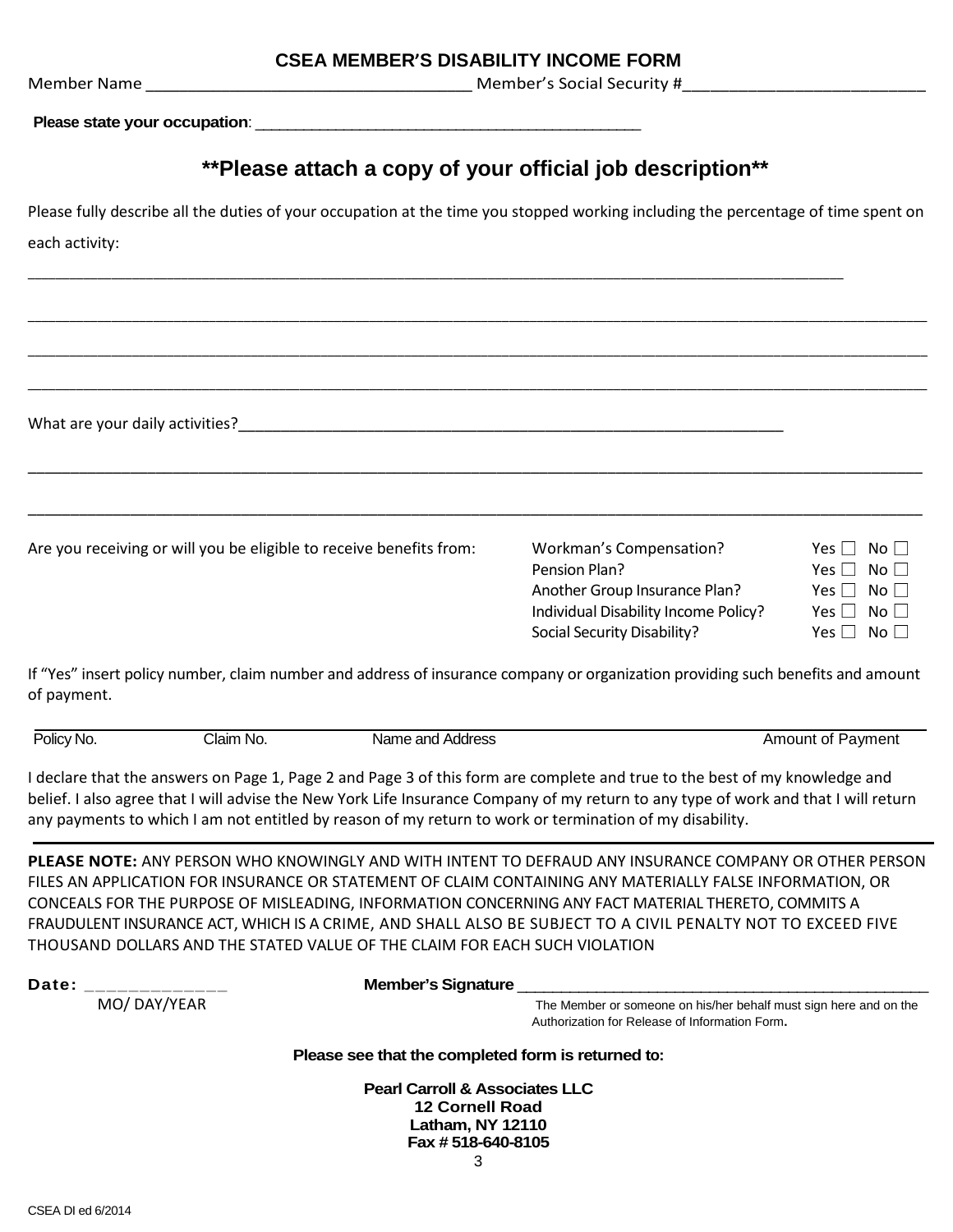

Release From: \_\_\_\_\_\_\_\_\_\_\_\_\_\_\_\_\_\_\_\_\_\_\_\_\_\_\_\_\_\_\_\_\_\_\_\_\_\_\_\_\_\_\_\_\_\_\_\_\_\_\_\_\_\_\_\_\_\_\_

### **Authorization for Release of Information**

TO: All providers of medical services and supplies, pharmacy related service organizations, prescription history database suppliers, employers, insurance institutions, the Social Security Administration and other organizations.

I authorize release to New York Life Insurance Company or their representative, Pearl Carroll & Associates LLC, any independent claim administrators, consulting health professionals, pharmacy related service organizations and utilization review organizations with whom New York Life has contracted, information concerning health care advice, treatment or supplies provided the patient (including that related to mental illness and/or AIDS/ARC/HIV) and prescription records. This information will be used to evaluate claims for benefits.

In Oklahoma, the information authorized for release may include records which may indicate the presence of a communicable or non-communicable disease.

This authorization may be used for a period of 24 months from the date signed below unless sooner revoked. I may revoke this authorization at any time by notifying New York Life in writing at the address given on this form. My revocation will not be effective to the extent New York Life or any other person has already disclosed or collected information or taken other action in reliance on it. The information New York Life obtains through this authorization may become subject to further disclosure. For example, New York Life may be required to provide it to an insurance regulatory or other government agency. In this case, the information may no longer be protected by the rules governing this authorization.

A photocopy of this authorization and request form shall be as valid as the original. I know that I may request a copy of this authorization.

| Patient's Signature  | Date                |              |     |
|----------------------|---------------------|--------------|-----|
| <b>Print Name</b>    | Social Security No  |              |     |
| Address              | City,               | <b>State</b> | Zip |
| <b>Email Address</b> | <b>Phone Number</b> |              |     |

Medical Records Release to: Keais Records Service Inc. 1010 Lamar, Suite 300 Houston, TX 77002

#### **Please see that the completed form is returned t**o:

**Pearl Carroll & Associates LLC 12 Cornell Road Latham, NY 12110 Fax # 518-640-8105**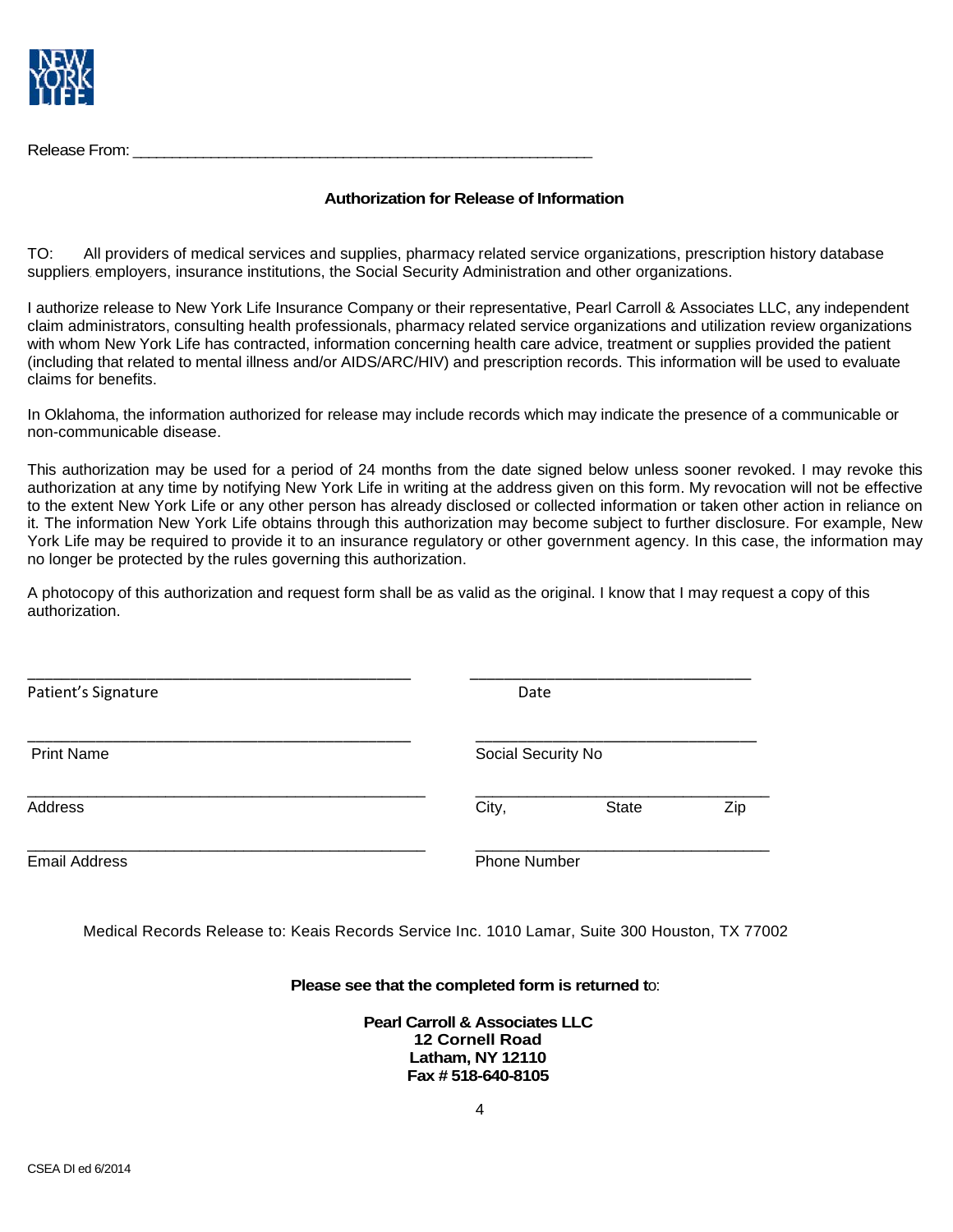# **MEDICAL PROVIDER'S STATEMENT**

#### *(The patient is responsible for the completion of this form without expense to the Company)*

**Notice to Provider:** Thank you in advance for your cooperation in completing this form on behalf of your patient identified below. We will consider this information in conjunction with other information gathered to determine the claimant's eligibility for benefits according to his or her specific contract with us. We will periodically request that you provide updated information, records and chart notes to enable our evaluation of a continuing claim. In order for us to expedite our consideration of your patient's claim, please fully answer each question and sign and date the form where indicated.

|    | 1. PATIENT'S NAME:                                                                                                                                                   |          |        | SOCIAL SECURITY NO.:  SOCIAL SECURITY NO.: |             |                         |              |
|----|----------------------------------------------------------------------------------------------------------------------------------------------------------------------|----------|--------|--------------------------------------------|-------------|-------------------------|--------------|
|    | (First)                                                                                                                                                              | (Middle) | (Last) | DATE OF BIRTH: / /                         |             |                         |              |
|    | 2. CURRENT MEDICAL CONDITION(s):                                                                                                                                     |          |        |                                            |             | $(Mo)$ $(Day)$ $(Year)$ |              |
|    |                                                                                                                                                                      |          |        | ICD-9 CM CODE: ______________              |             |                         |              |
|    | SECONDARY DIAGNOSIS: University of the SECONDARY DIAGNOSIS:                                                                                                          |          |        | ICD-9 CM CODE:                             |             |                         |              |
| 3. | DATE THAT SYMPTOMS FIRST APPEARED OR ACCIDENT HAPPENED:                                                                                                              |          |        |                                            |             |                         |              |
| 4. | DATE THAT PATIENT FIRST CONSULTED YOU FOR THIS CONDITION:                                                                                                            |          |        |                                            | (Mo)        |                         | (Day) (Year) |
| 5. | DATE YOU LAST TREATED THE PATIENT:                                                                                                                                   |          |        |                                            |             | (Mo) (Day) (Year)       |              |
|    |                                                                                                                                                                      |          |        |                                            |             | (Mo) (Day)              | (Year)       |
| 6. | IS THIS CONDITION RELATED TO PATIENT'S EMPLOYMENT?                                                                                                                   |          |        | YES L                                      | $NO \Box$   |                         |              |
|    | 7. WAS PATIENT REFERRED TO YOU BY ANOTHER PRACTITIONER?<br>(If "Yes", please provide the name and address of that practitioner): ______________________________      |          |        | YES □                                      | $NO$ $\Box$ |                         |              |
|    |                                                                                                                                                                      |          |        |                                            |             |                         |              |
|    | HAS PATIENT BEEN HOSPITALIZED? YES $\Box$ NO $\Box$ (If "YES", provide reason, hospital name and dates of                                                            |          |        |                                            |             |                         |              |
| 9. | 10. NATURE OF TREATMENT CURRENTLY BEING PROVIDED OR PLANNED: (Include dates and type of surgery                                                                      |          |        |                                            |             |                         |              |
|    |                                                                                                                                                                      |          |        |                                            |             |                         |              |
|    | 11. HAVE YOU REFERRED THE PATIENT TO ANOTHER PRACTITIONER? YES $\Box$ NO $\Box$ (If "Yes", please provide the<br>name and address of all applicable physicians or ): |          |        |                                            |             |                         |              |

 *(Mo) (Day) (Year)*